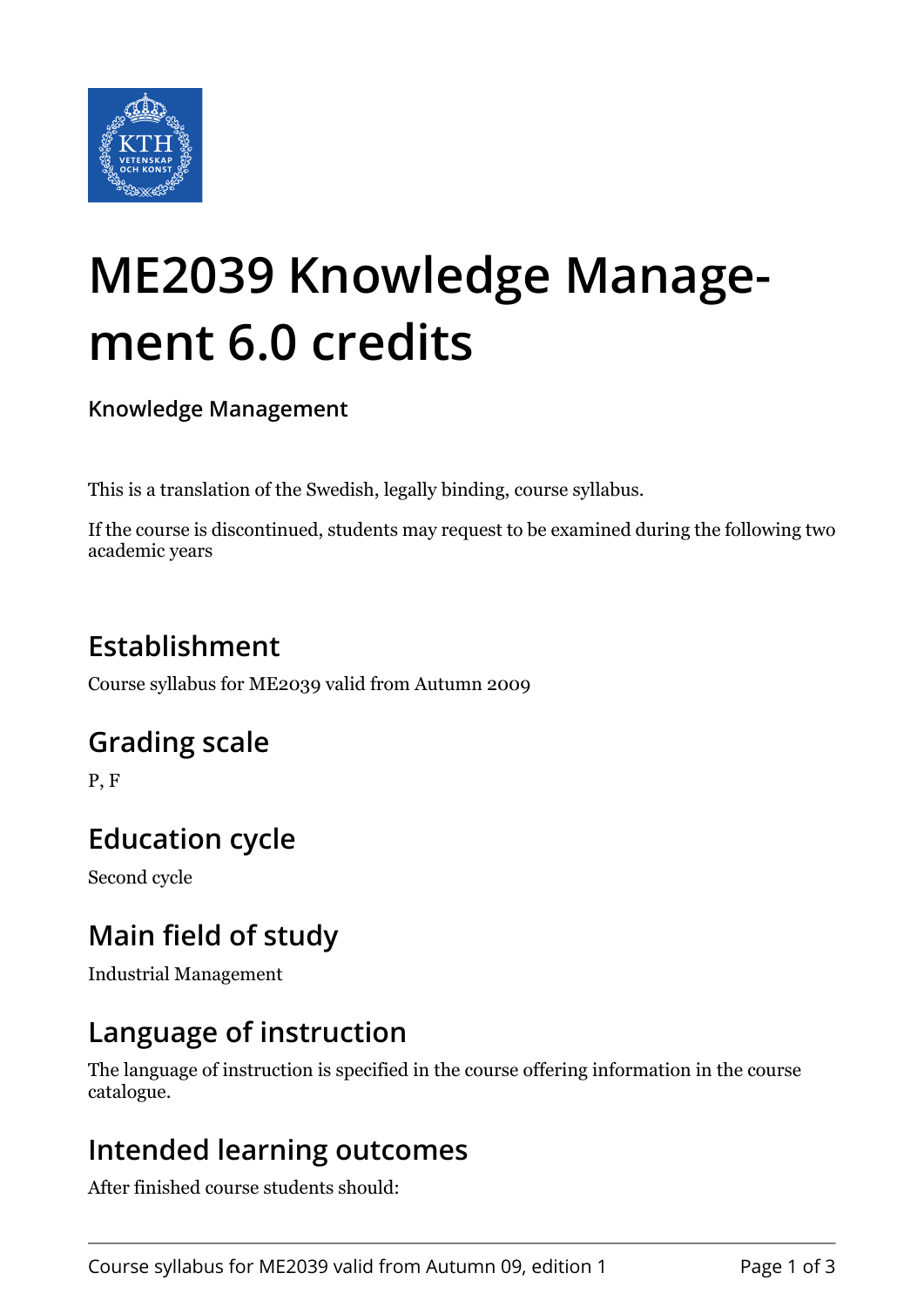- be able to describe and analyze firms and projects as knowledge organizations.
- be familiar with how firms apply, renew and phase out knowledge.
- understand the relation between creation of knowledge in a project organization and how that can constitute a resource and capability structure in firms.
- be able to relate practice of knowledge management of individual firms to theory.
- be able to outline the fundamental structure of a knowledge organization.

#### **Course contents**

The content and pedagogy of the course consists of a combination of knowledge management theories and practical cases from different business contexts. The main parts of the course are:

- Fundamental theories of learning organizations and knowledge management
- Structure, management, maintenance and costs of knowledge organizations
- Structured experience learning through evaluation of finished projects
- Experience learning and knowledge management in high speed processes

## **Specific prerequisites**

At least 12hp on advanced level

## **Course literature**

Will be announced at the beginning of the course.

## **Examination**

- SEM1 Seminars, 1.0 credits, grading scale: P, F
- SEM2 Seminars, 1.0 credits, grading scale: P, F
- ÖVN1 Essay, 4.0 credits, grading scale: P, F

Based on recommendation from KTH's coordinator for disabilities, the examiner will decide how to adapt an examination for students with documented disability.

The examiner may apply another examination format when re-examining individual students.

## **Other requirements for final grade**

Active participation on mandatory course events.